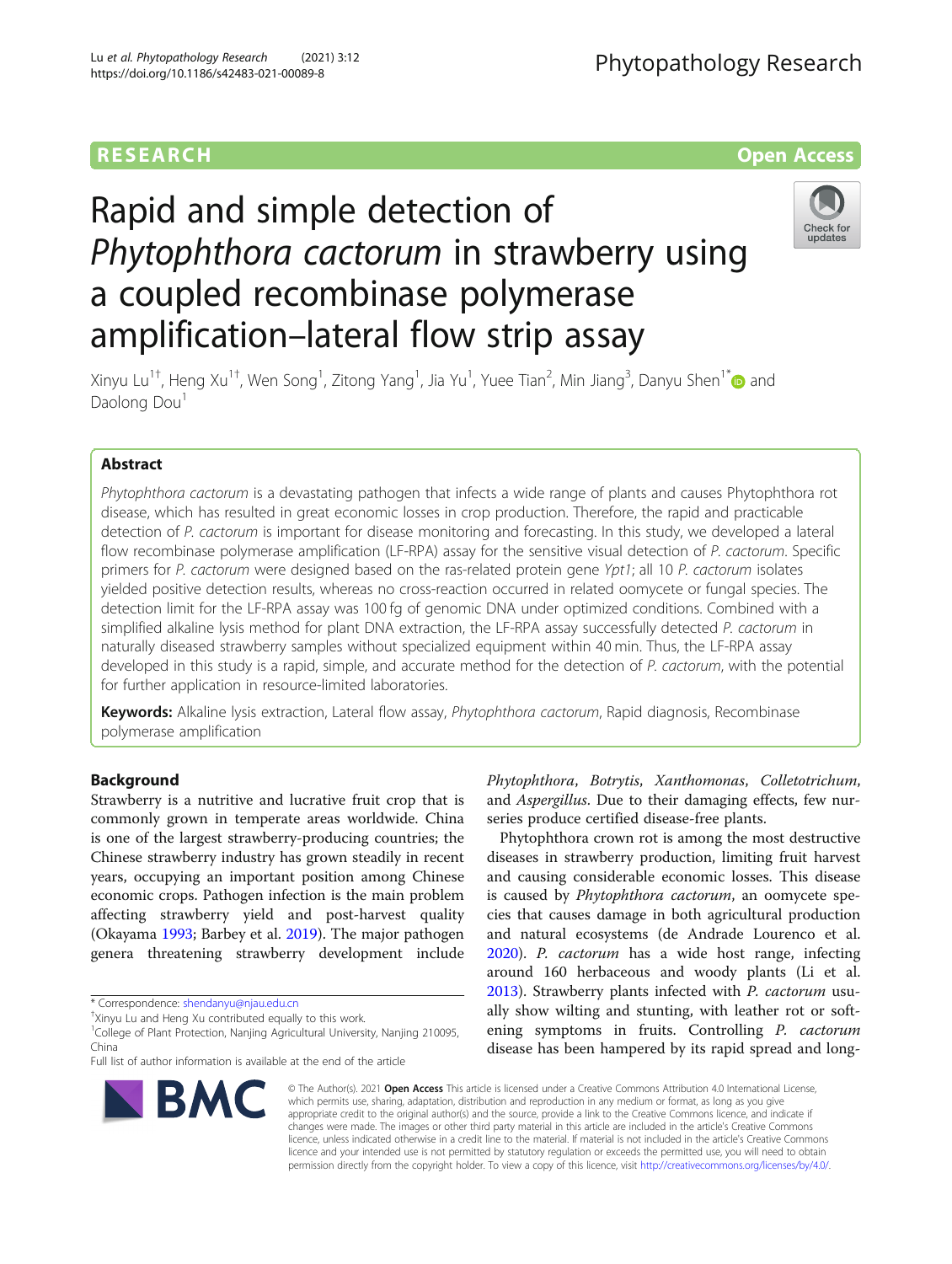term survival in soil. Therefore, the rapid and accurate detection of P. cactorum during the early infection stages is critical for disease management.

The traditional plant pathogen detection method of isolation, culture, and pathogenicity testing according to Koch's postulates is time consuming and requires professional training. Other methods of plant pathogen detection include monoclonal antibody testing, enzymelinked immunosorbent assays, and polymerase chain reaction (PCR) analysis (Levesque [2001](#page-7-0)). However, these techniques require expensive materials and equipment that may not be available in resource-poor regions. Therefore, the development of a convenient pathogen detection method is important for sustainable agricultural production. Among molecular detection methods, loop-mediated isothermal amplification (LAMP) and recombinase polymerase amplification (RPA) are simple and effective detection approaches. DNA amplification and product detection via LAMP are achieved under isothermal conditions using Bst polymerase. The reaction is incubated at 60–65 °C for about 60 min, normally requiring four to six primers to increase specificity. Compared with LAMP, RPA has no strict requirements for template integrality, reaction temperature, or reaction time, and therefore has the potential for application in portable nucleic acid detection.

RPA is an ideal candidate as a fast, reliable, and portable diagnostic assay, especially under resource-limited circumstances. Many studies have shown that RPA can be performed at 25–45 °C without the use of complicated equipment, which overcomes environmental constraints. These advantages have allowed RPA to be used successfully in the detection of various pathogens such as viruses (Hou et al. [2017](#page-7-0); Tu et al. [2017](#page-7-0); Yang et al. [2017](#page-7-0); Miao et al. [2019](#page-7-0)), bacteria (Gao et al. [2018](#page-7-0); Zhang et al. [2019\)](#page-7-0), and parasites (Castellanos-Gonzalez et al. [2018](#page-6-0); Hassan et al. [2018](#page-7-0); Wu et al. [2019](#page-7-0)). Although RPA has been frequently applied to detect pathogens related to humans and domestic animals, its application in plant pathogen detection remains poorly studied. Recently, isothermal RPA assays for the detection of Phytophthora pathogens were successfully established (Dai et al. [2019a](#page-7-0); Yu et al. [2019](#page-7-0); Dai et al. [2020;](#page-7-0) Lu et al. [2020\)](#page-7-0).

In this study, we developed a rapid and simple lateral flow (LF)-RPA assay for the detection of P. cactorum by targeting the ras-related protein gene Ypt1 of P. cactorum. We optimized the amplification temperature and detection time of the LF-RPA assay. We also compared the detection results with those of traditional PCR using 10-fold serial dilution of P. cactorum genomic DNA and crude extracts from infected strawberry as templates. The LF-RPA assay enabled the rapid and simple detection of P. cactorum in resource-limited laboratories.

#### Results

#### Screening of specific primers

We designed three RPA primer pairs based on specific regions of the Ypt1 gene of P. cactorum by comparing Ypt1 sequences derived from P. cactorum and closely related Phytophthora species (Additional file [1](#page-6-0): Table S1). Initially, we performed a conventional PCR assay using P. cactorum genomic DNA as a template to evaluate these primer pairs based on sensitivity tests. The detection limit for Pcac-F2/R2 and Pcac-F3/R3 was 1 pg, which was more sensitive than that for Pcac-F1/R1 (Additional file [2:](#page-6-0) Figure S1a). For further specificity evaluation of the Pcac-F2/R2 and Pcac-F3/R3 primers using conventional PCR, reactions were performed using genomic DNA from 59 isolates as templates, including 10 P. cactorum isolates and 18 isolates from 10 other Phytophthora species, 16 Pythium species, and 4 fungal species. The target products were clearly observed in only the 10 P. cactorum isolates; no amplification bands were visualized in the other Phytophthora, Pythium, or fungal isolates (Additional file [2:](#page-6-0) Figure S1b and Table [1\)](#page-2-0). Notably, there was no cross-reactivity between P. cactorum and closely related species such as P. infestans, P. ipo-moeae, P. mirabilis, or P. parasitica (Additional file [2](#page-6-0): Figure S1b). Therefore, the Pcac-F2/R2 and Pcac-F3/ R3 primers were highly specific for P. cactorum. We randomly selected Pcac-F3/R3 for the following RPA assay, and the corresponding probe PcacProb was accordingly designed. The specificity of Pcac-F3/R3 was also confirmed by the LF-RPA assay (Table [1](#page-2-0)).

#### Optimal conditions for the LF-RPA assay

We determined the optimal temperature for RPA reactions using 1 ng of P. cactorum genomic DNA as template, testing a wide range of temperatures from 20 °C to 50 °C. The results showed clear test bands at 25–45 °C on lateral flow strips (Fig. [1](#page-2-0)a). No differences among amplicons were observed following RPA at 35 °C, 40 °C, or 45 °C, according to lateral flow assays (Fig. [1](#page-2-0)a). According to the manufacturer's instructions and the stability of the reaction, we selected 39 °C as the optimal assay temperature. To determine the optimal reaction time, LF-RPA reactions were performed at 39 °C for durations ranging from 0 to 50 min, using 1 ng of P. cactorum genomic DNA as template. Amplification was conducted for 10 min and a faint test band was observed, followed by a clear positive test band at 20–50 min (Fig. [1b](#page-2-0)). The test bands for amplification products at 20, 30, 40, and 50 min were similar (Fig. [1b](#page-2-0)); therefore, we selected an incubation time of 30 min as the optimal time, in consideration of practicability.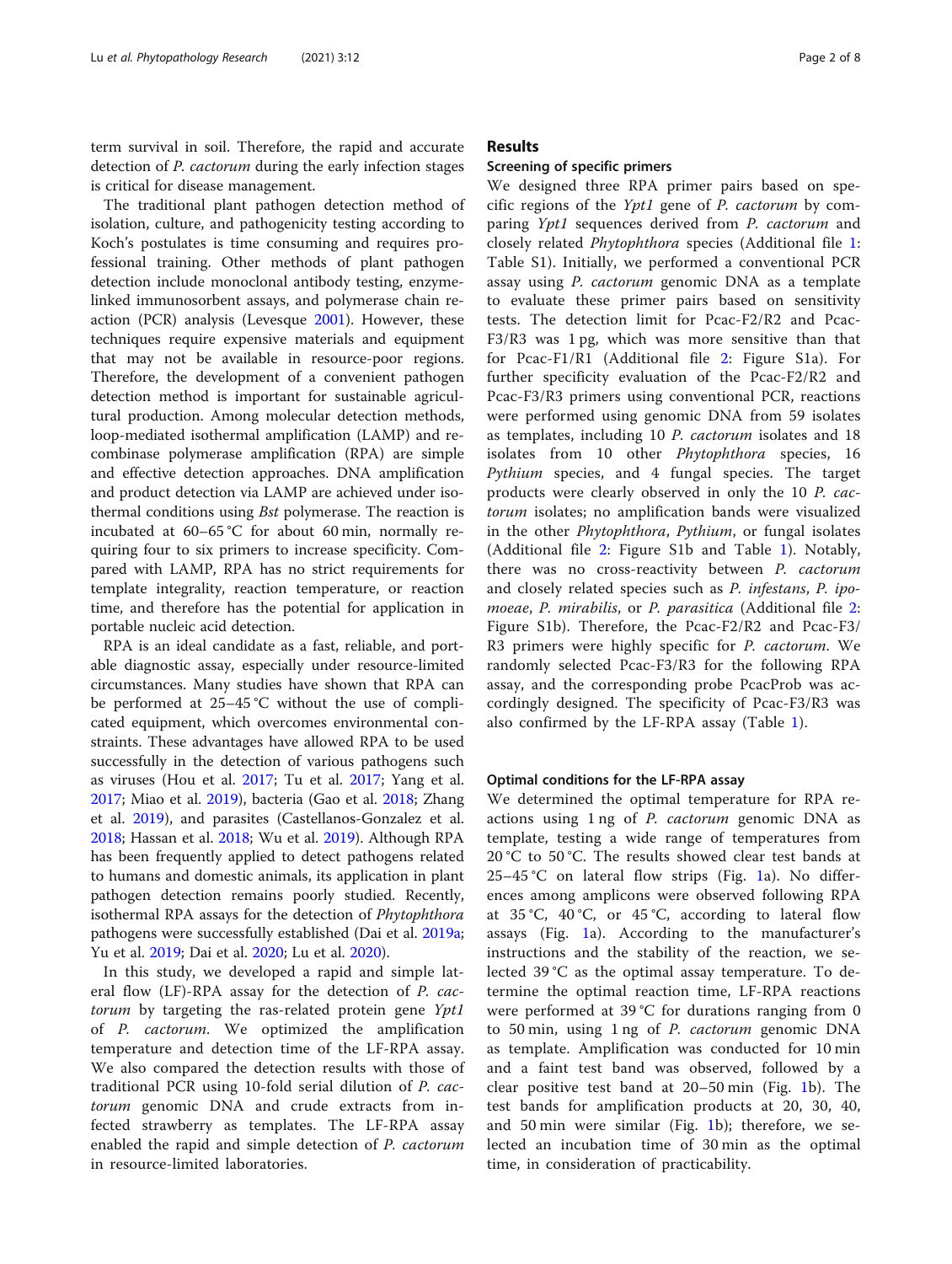<span id="page-2-0"></span>

| Table 1 Isolates used for specificity test of the LF-RPA assay |  |
|----------------------------------------------------------------|--|
|----------------------------------------------------------------|--|

| Species                  | Number of isolates | Clade | LF-RPA |
|--------------------------|--------------------|-------|--------|
| Phytophthora cactorum    | 10                 | 1     | $^{+}$ |
| Phytophthora infestans   | 5                  | 1     |        |
| Phytophthora ipomoeae    | 2                  | 1     |        |
| Phytophthora mirabilis   | $\mathfrak{D}$     | 1     |        |
| Phytophthora parasitica  | 3                  | 1     |        |
| Phytophthora palmivora   | 1                  | 4     |        |
| Phytophthora capsici     | 1                  | 2     |        |
| Phytophthora sojae       | 1                  | 7     |        |
| Phytophthora megasperma  | 1                  | 6     |        |
| Phytophthora cryptogea   | 1                  | 8     |        |
| Phytophthora drechsleri  | 1                  | 8     |        |
| Pythium spinosum         | 1                  | 7     |        |
| Pythium intermedium      | 1                  | Γ     |        |
| Pythium helicoides       | 1                  |       |        |
| Pythium ultimum          | 1                  |       |        |
| Pythium aphanidermatum   | 1                  |       |        |
| Pythium irregulare       | 1                  |       |        |
| Pythium arrhenomanes     | 1                  |       |        |
| Pythium hydnosporum      | 1                  |       |        |
| Pythium marsipium        | 1                  |       |        |
| Pythium dissotocum       | 1                  |       |        |
| Pythium catenulatum      | 1                  |       |        |
| Pythium splendens        | 1                  |       |        |
| Pythium heterothallicum  | 1                  |       |        |
| Pythium sylvaticum       | 1                  |       |        |
| Pythium oligandrum       | 1                  |       |        |
| Pythium periplocum       | 1                  |       |        |
| Fusarium graminearum     | 1                  |       |        |
| Sclerotinia sclerotiorum | 1                  |       |        |
| Botrytis cinerea         | 1                  |       |        |
| Rhizopus oryzae          | 1                  |       |        |

" +", positive amplification; "-", negative amplification

#### Detection sensitivity of the LF-RPA assay

We tested the sensitivity of the LF-RPA assay using 10 fold serial dilutions of P. cactorum genomic DNA, and obtained a detection limit of 100 fg of genomic DNA (Fig. [2\)](#page-3-0), which was at least 100 times greater than the detection limit of 1 pg for a conventional PCR assay (Fig. [2\)](#page-3-0), indicating that the LF-RPA assay is more sensitive than conventional PCR in the detection of P. cactorum genomic DNA.

#### Equipment-free detection of infected samples

The LF-RPA assay was developed to detect P. cactorum in the field or in resource-limited laboratories. The general workflow for this process is illustrated in Fig. [3](#page-3-0). The procedure for processing plant samples with the alkaline polyethylene glycol (PEG) reagent is extremely simple, allowing the extraction of total DNA within 5 min. Next, the specific primers and probe along with DNA template are introduced into the RPA reaction, followed by incubation for 30 min in a heat block at 39 °C. The entire RPA reaction process can be performed without any specialized equipment. After incubation, the amplicons are visualized directly using a lateral flow strip, on which the generated bands are read with the naked eye. Thus, the combination of simplified DNA extraction and the LF-RPA assay detects P. cactorum directly in field samples, and the results are obtained within approximately 40 min.

To evaluate the efficacy of this method, we performed alkaline lysis extraction of plant genomic DNA and the LF-RPA assay after artificial infection of strawberry leaves. Strawberry leaves were inoculated with V8 agar containing actively growing P. cactorum mycelia for 5 days; mycelia in the infected plant leaves were observed through trypan blue staining (Fig. [4](#page-4-0)a). The LF-RPA assay showed positive results for the infected leaves, whereas no target band was observed in the negative control (Fig. [4c](#page-4-0)). Conventional PCR was used to further confirm the LF-RPA results (Fig. [4](#page-4-0)c). A total of 36 naturally infected strawberry fruits were tested using the LF-

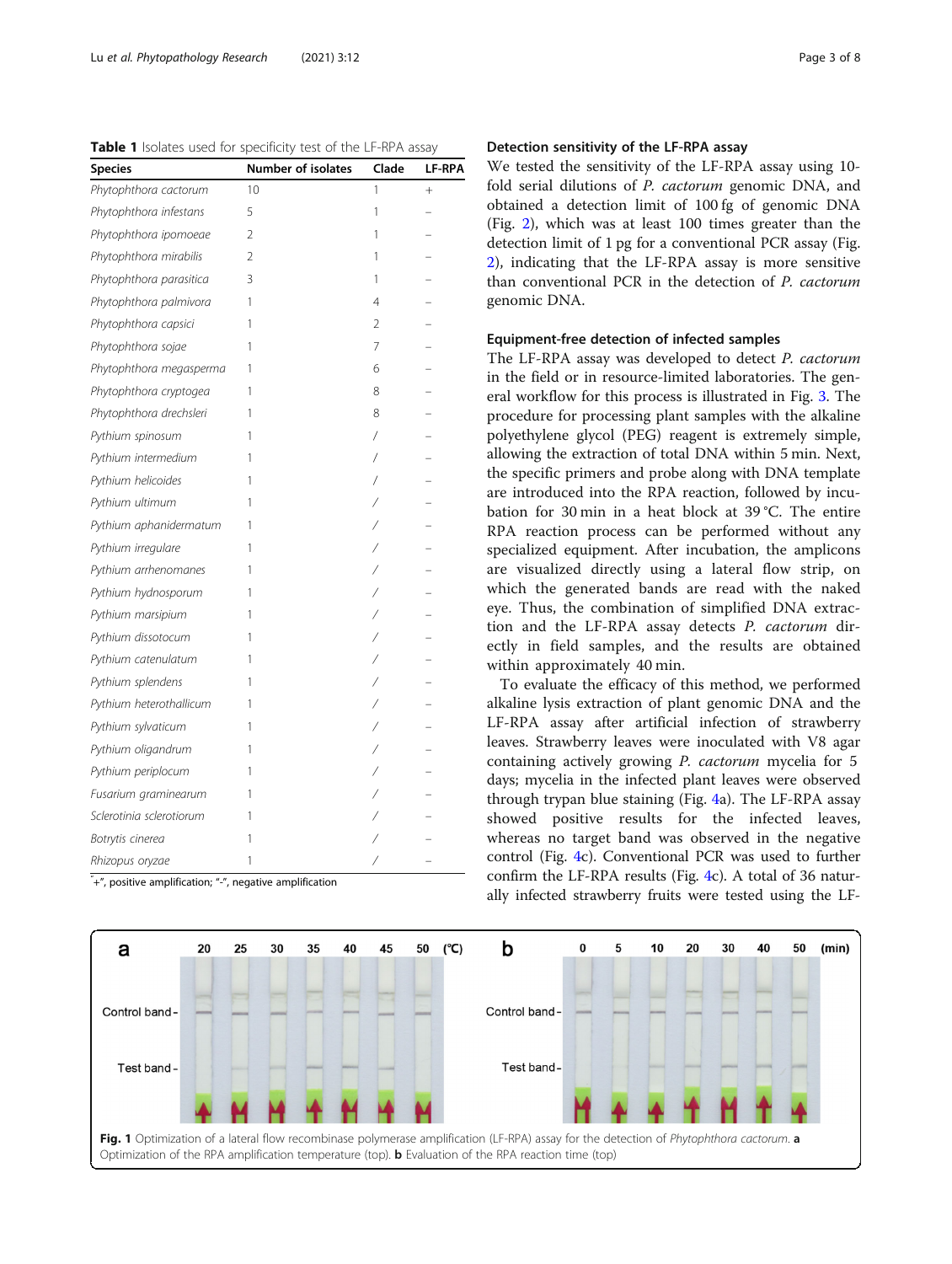<span id="page-3-0"></span>

RPA assay, and 14 samples produced positive results (Fig. [4b](#page-4-0), c). All 14 samples were also tested using a conventional PCR assay, and similar results were obtained. Therefore, the remaining 22 samples may have been infected by pathogens other than P. cactorum. Although the LF-RPA and PCR detection results were consistent, the LF-RPA assay was easier and faster to operate than conventional PCR.

#### **Discussion**

The design of species-specific primers is critical for P. cactorum detection. The nucleotide sequence of the Ypt1 gene varies sufficiently among Phytophthora species, and therefore has been widely used as a target for molecular detection of Phytophthora pathogens (Konig et al. [2015](#page-7-0); Dai et al. [2019b;](#page-6-0) Yu et al. [2019](#page-7-0); Lu et al. [2020\)](#page-7-0). In this study, we also designed specific LF-RPA primers based on the Ypt1 gene for P. cactorum detection. The specificity test showed that the designed Pcac-F3/R3 primer set distinguished P. cactorum from P. infestans, P. ipomoeae, P. mirabilis, and P. parasitica, all of which were clustered in Phytophthora phylogenetic clade 1. However, the Ypt1 sequences of *P. cactorum* and closely related Phytophthora hedraiandra and Phytophthora idaei were very similar; therefore, it may be possible to amplify the same target DNA fragment from P. hedraiandra and P. idaei using the Pcac-F3/R3 primer set. Considering that our purpose was to detect P. cactorum in strawberry, and that P. hedraiandra and P. idaei have not been previously reported as strawberry pathogens, cross-reactivity between P.

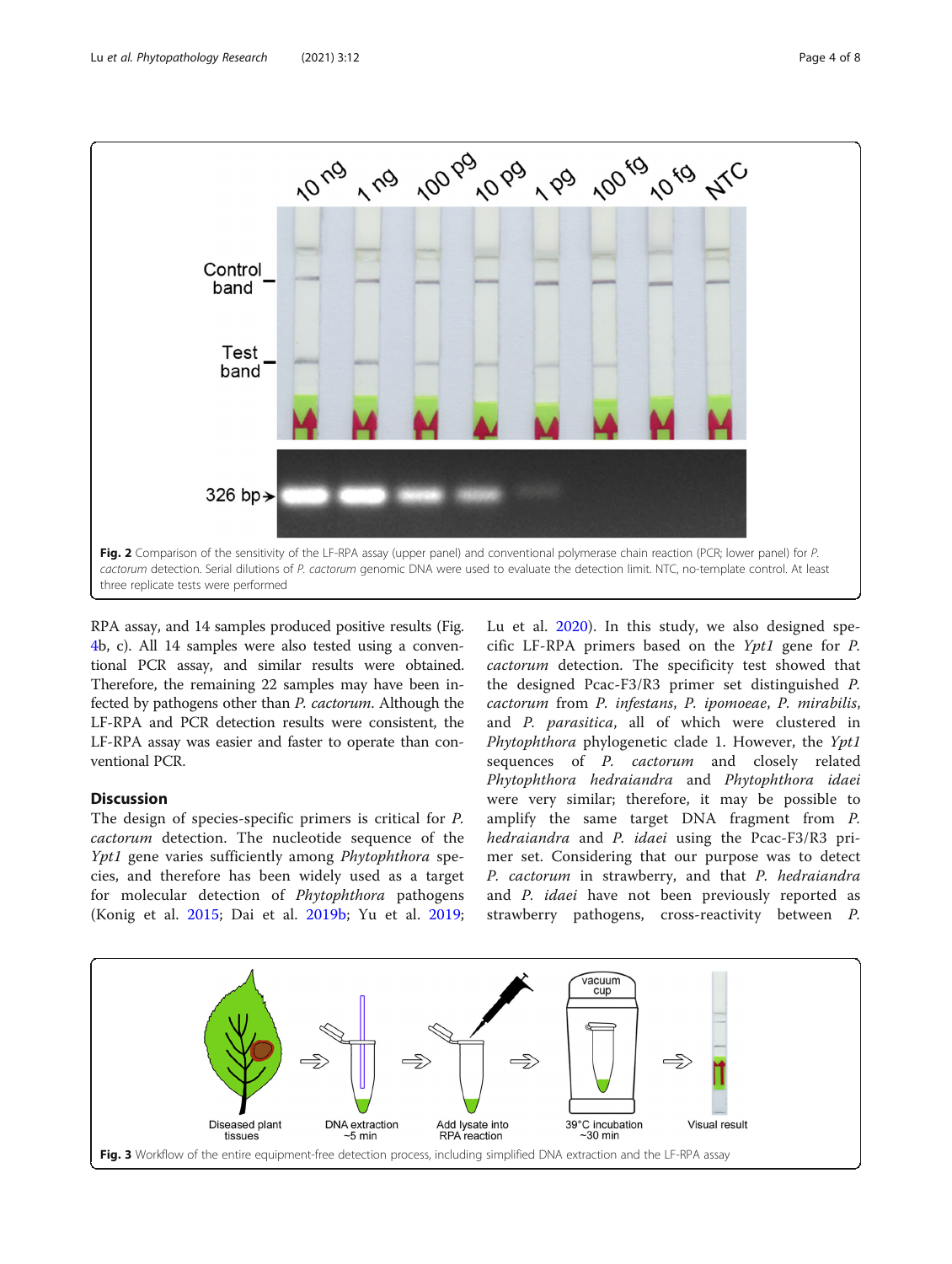<span id="page-4-0"></span>

cactorum and P. hedraiandra or P. idaei will not affect the detection of P. cactorum in natural strawberry plants.

Thus, we developed an LF-RPA assay requiring no thermal cycling instruments that detects P. cactorum from infected strawberry samples within 40 min. The LF-RPA method has more advantages than other isothermal amplification methods, including simple primer design, high reaction efficiency, easy operation, and shorter operation time. The RPA system consists of recombinase single-strand DNA binding proteins and distinguishes DNA polymerase and amplifies DNA/RNA at a constant temperature without a thermal cycler. Although the RPA assay has many advantages among isothermal amplification methods, the cost of reaction reagents and lateral flow strips can be an obstacle in the development of field detection kits.

We detected the RPA amplification products using immunocolloidal gold test strips. Because the working principle of the RPA test is immunoprecipitation, its main cost is associated with coupled antibodies in the test strips. One way to reduce these costs is to reduce the number of combined monoclonal antibodies on the strips. In addition, microfluidic chips can be used to replace lateral flow strips for simultaneous detection of several pathogens, which would provide a new method for designing portable diagnostic kits. Such microfluidic chips have been applied for the successful bulk detection of plant viruses.

Compared with traditional molecular detection technologies, the LF-RPA assay is faster and more convenient. However, false positive signals sometimes appear in the

negative control (Aebischer et al. [2014;](#page-6-0) Kim et al. [2018](#page-7-0)). Therefore, the steps of the LF-RPA process require further optimization. In the lateral flow strip detection step, the RPA reaction tubes must be opened to transfer the amplification product, introducing the risk of aerosol contamination and leading to cross-contamination. Therefore, the procedures for preparation and detection should be conducted in different dedicated rooms, in clean environments, opening and closing the reaction tubes carefully, and changing gloves as needed during detection. Recently, a microfluidic analytical system was successfully combined with LF-RPA for rapid and sensitive detection of SARS-CoV-2; this innovation greatly reduced the risk of exposure to aerosol contaminants (Liu et al. [2021\)](#page-7-0), and is expected to be used for the rapid detection of plant pathogens in the near future.

#### Conclusions

In summary, we developed a novel LF-RPA assay for the rapid and simple detection of P. cactorum. Including a simplified DNA extraction method, the entire detection process can be completed within 40 min, without the use of any specialized equipment. Thus, the LF-RPA assay has the potential to be developed into a portable detection kit for field detection of P. cactorum or other plant pathogens, particularly in resource-limited circumstances.

#### Methods

#### Pathogen cultivation

P. cactorum isolates were available in our laboratory. All Phytophthora and Pythium isolates were cultured on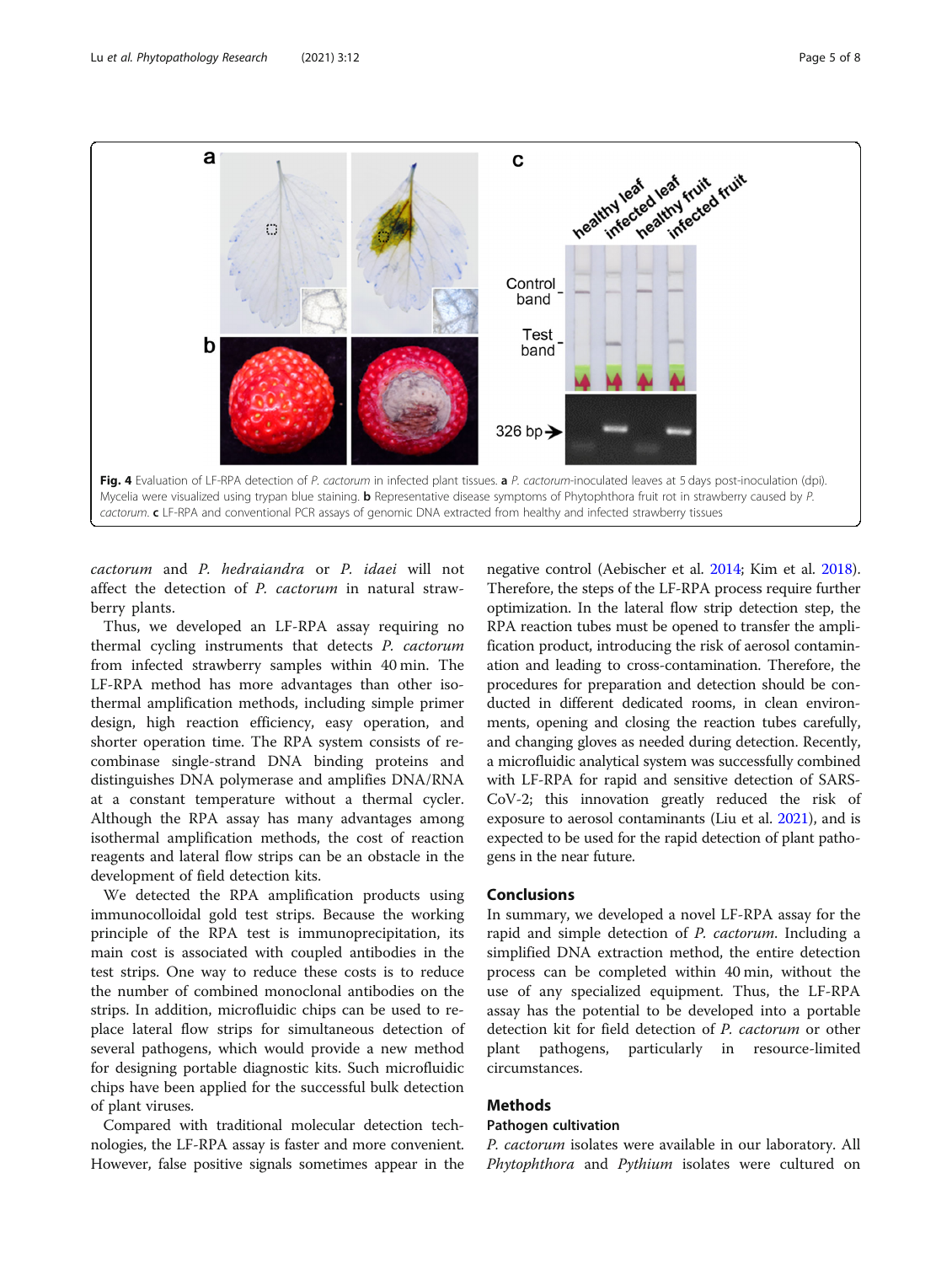10% vegetable juice (V8) agar medium at 25 °C in the dark. Pure cultures of different fungal strains were routinely maintained on potato dextrose agar (PDA) medium at 25 °C in the dark.

#### DNA extraction and concentration detection

Pathogen mycelia were grown on 10% V8 agar or PDA medium at 25 °C for 3–5 days, then mycelia were harvested into 2-mL sterile centrifuge tubes and freezedried. Then, genomic DNA was extracted using the DNAsecure Plant Kit (DP320; Tiangen, Beijing, China), following the manufacturer's instructions. The DNA was quantified by using the Qubit 3 Fluorometer and Qubit 1× dsDNA HS Assay Kit (Thermo Fisher Scientific, Wilmington, DE, USA). All samples were lysed in sterilized double-distilled H<sub>2</sub>O and stored at  $-20$  °C until use to avoid repeated freezing and thawing.

#### Primer and probe design

We applied the widely used target gene Ypt1 (ras-related GTP-binding protein 1 gene) to detect P. cactorum; Ypt1 contains sufficient variation in non-coding regions and is suitable as molecular marker for nearly all Phytophthora spp. (Li et al.  $2011$ ,  $2013$ ). The Ypt1 sequences of P. cactorum and closely related Phytophthora spp. were obtained from GenBank. Multiplex sequence alignment analysis was performed to search for specific regions of Ypt1 in P. cactorum. Three RPA primer pairs were designed manually following instructions provided in the RPA guidelines (Twist Amp DNA Amplification Kits Combined Instruction Manual; TwistDx Ltd., Cambridge, UK). The likely secondary structures were assessed using the Multiple Primer Analyzer online tool to avoid hairpins, homodimers, heterodimers, and false priming. The length of each designed RPA primer was 33 or 36 bp, and the amplification product lengths ranged from 147 to 326 bp (Additional file [1:](#page-6-0) Table S1). To visualize the results using lateral flow detection, biotin was introduced into the sequence at the 5′ end of the reverse primer. A specific probe was designed exhibiting a 5′ fluorescein amidite, an abasic furan (dSpacer), and a 3′ C3 spacer (SpC3) (Additional file [1:](#page-6-0) Table S1). The primers and probes were synthesized by Sangon Biotech Co. (Shanghai, China).

Conventional PCR was initially used to evaluate the three primer pairs based on sensitivity and specificity detection. Each 25-μL reaction mixture consisted of 40 ng template DNA, 10 μM of each primer, and  $2 \times Taq$  Master Mix (Vazyme Biotech, Nanjing, China). All reactions were completed in the SimpliAmp Thermal Cycler (A24812; Thermo Fisher Scientific) under the following conditions: initial denaturation at 95 °C for 3 min; 32 cycles of denaturation at 95 °C for 15 s, annealing at 60 °C for 15 s, and extension at  $72^{\circ}$ C for 15 s; followed by a final extension at 72 °C for 5 min. The sensitivity assay was performed using 10-fold serial dilutions of P. cactorum genomic DNA, ranging from 1 ng to 100 fg. The PCR amplicons were visualized via agarose gel electrophoresis.

#### Development of the LF-RPA assay to detect P. cactorum

The LF-RPA assay was performed using the TwistAmp nfo kit (TwistDx Ltd.) following the manufacturer's instructions. The reaction mix consisted of an optimal amount of template DNA, 2.1 μM of each primer, 0.6 μM of target-specific lateral flow probe, nuclease-free water, and rehydration buffer (supplied in the kit). The solution was mixed by vortexing. We added the reaction mix to the freeze-dried reaction and mixed by pipetting. Then, 2.5 μL of magnesium acetate (supplied in the kit) was added to each well to start the reaction. The reaction was performed at 39 °C in a water bath for 30 min. After the mixtures had been incubated for 4 min, the reaction was paused; the samples were inverted 8–10 times for mixing, and then returned to the water bath. The RPA products were diluted 1:20 with HybriDetect assay buffer (supplied in the kit) in a sterile tube for analysis using lateral flow strips. The flow test strips were placed vertically in the reaction buffer mixture at room temperature for 2 min. Thus, the control line was visible regardless of the presence of the target line. The generation of a signal on the test line suggested that an antibody on the test line had captured its tag-carrying target, indicating a positive result. If a signal was generated only on the control line, then it was considered negative. The strips were placed on an A4 paper and photographed using a PowerShot SX720 HS camera (Canon, Tokyo, Japan).

#### Optimization of LF-RPA conditions

To determine the optimal RPA reaction temperature, 1 ng of P. cactorum genomic DNA was used as a template to perform the assay. The reaction system was incubated at seven different temperatures (20 °C, 25 °C, 30 °C, 35 °C, 40 °C, 45 °C, and 50 °C) for 30 min. To determine the best detection time for the LF-RPA assay, amplification times of 0, 5, 10, 20, 30, 40, and 50 min were tested separately at 39 °C, using 1 ng of genomic DNA as template. The amplicons were immediately subjected to lateral flow strip detection.

#### Evaluation of LF-RPA assay sensitivity

The sensitivity of the LF-RPA assay was evaluated by detecting serial dilutions of P. cactorum genomic DNA. Nuclease-free water was used instead of DNA as a notemplate control (NTC). The reaction was performed at 39 °C for 30 min, and the amplification products were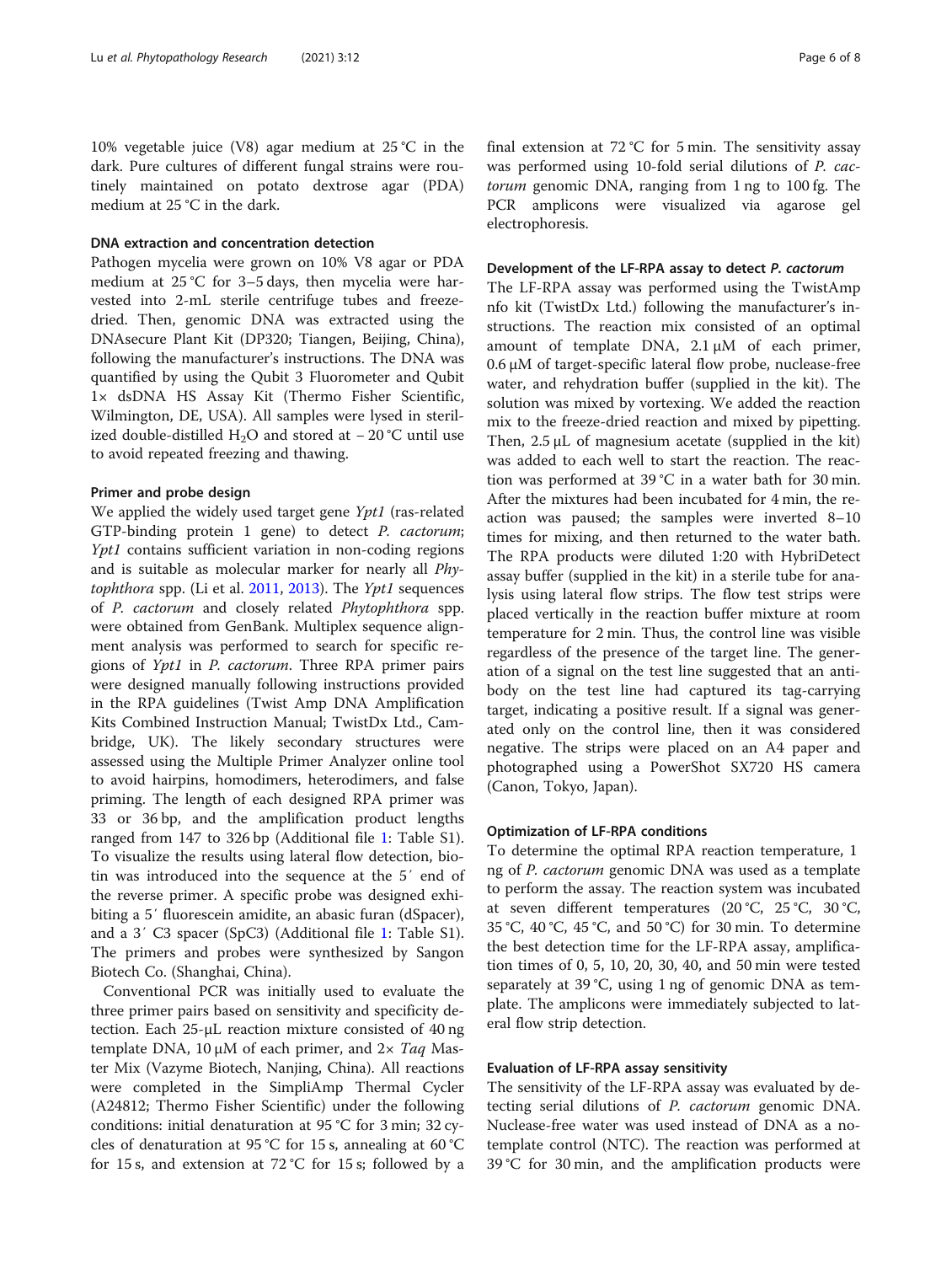<span id="page-6-0"></span>further analyzed using lateral flow strips. All tests were performed in triplicate under the same conditions.

#### Equipment-free P. cactorum detection in infected strawberry samples

We evaluated the probability of detecting *P. cactorum* from artificially infected strawberry tissues. Isolated strawberry leaves were surface-sterilized with ethanol, and a 5-mm plug of V8 agar containing actively growing P. cactorum mycelia was placed face-down on the abaxial surface of each leaf. A 5-mm V8 agar plug without mycelia was used for inoculation as a negative control. The inoculated leaves were incubated in the dark at 25 °C for 5 days.

The P. cactorum-inoculated leaves were visualized using trypan blue staining, and DNA from two sample replicates was extracted using the quick alkaline lysis extraction method (Chomczynski and Rymaszewski 2006), with modifications. First, the leaves were cut into pieces  $(3 \times 3 \text{ mm})$  and ground in a 1.5-mL tube using a pestle. The crushed pieces were lysed in 50 μL of reagent consisting of 6% PEG 200 (Sigma-Aldrich, Gillingham, UK) with 0.08% NaOH. The tubes were shaken by hand for 2 min at room temperature, and then left standing for 1 min. This simplified DNA extraction method can be performed within 5 min. We added 2 μL of the lysate to 50 μL of the LF-RPA mixture. Conventional PCR was also used to amplify the genomic DNA of all samples to verify the LF-RPA results.

To evaluate the effectiveness of the LF-RPA method in detecting P. cactorum in field samples, we collected 36 naturally infected strawberry fruits from Lishui and Jiangning, Nanjing, China, for LF-RPA detection. Total DNA was extracted following the alkaline lysis procedure described above, and the LF-RPA reactions were performed at 39 °C for 30 min in a water bath. The amplified products were observed using a lateral flow dipstick. Conventional PCR was used to amplify the genomic DNA of all samples to verify the LF-RPA results.

#### Abbreviations

ITS: Internal transcribed sequence; LAMP: Loop-mediated isothermal amplification; LF-RPA: Lateral flow recombinase polymerase amplification; PCR: Polymerase chain reaction; RPA: Recombinase polymerase amplification

#### Supplementary Information

The online version contains supplementary material available at [https://doi.](https://doi.org/10.1186/s42483-021-00089-8) [org/10.1186/s42483-021-00089-8.](https://doi.org/10.1186/s42483-021-00089-8)

Additional file 1: Table S1. Recombinase polymerase amplification (RPA) primers and the probe used in this study.

Additional file 2: Figure S1. Determination of the optimal primer combination for conventional polymerase chain reaction (PCR). a Sensitivity assay using 10-fold serial dilution of purified genomic DNA of Phytophthora cactorum. Agarose gel electrophoresis (2%) analysis of the

PCR products. At least three repetitive tests were performed. **b** Specificity assay based on agarose gel electrophoresis. Lanes 1–10: 10 P. cactorum isolates collected from different geographic areas; Lanes 11–28: 18 isolates from P. infestans, P. ipomoeae, P. mirabilis, P. parasitica, P. palmivora, P. capsica, P. sojae, P. megasperma, P. cryptogea, and P. drechsleri; Lane 29– 44: Pythium spinosum, Py. intermedium, Py. helicoides, Py. ultimum, Py. aphanidermaum, Py. irregulare, Py. arrhenomanes, Py. hydnosporum, Py. marsipium, Py. dissotocum, Py. catenulatum, Py. splendens, Py. heterothallicum, Py. sylvaticum, Py. oligandrum and Py. periplocum; Lane 45–48: Fusarium graminearum, Sclerotinia sclerotiorum, Botrytis cinerea and Rhizopus oryzae. At least three repetitive tests were performed.

#### Acknowledgements

We would like to thank Prof. Yuanchao Wang for providing Phytophthora isolates.

#### Authors' contributions

DD and DS conceived and designed the experiments. XL, HX, WS, ZY, JY, YT, and MJ carried out the experiments. All authors analyzed the data. XL, HX, and SD wrote the manuscript. All authors read and approved the final manuscript.

#### Funding

This work was supported by grants from National Natural Science Foundation of China (32070139) and Fundamental Research Funds for the Central Universities (JCQY202101 and KYT202001).

#### Availability of data and materials

Not applicable.

#### **Declarations**

Ethics approval and consent to participate Not applicable.

#### Consent for publication

Not applicable.

#### Competing interests

The authors declare that they have no competing interests.

#### Author details

<sup>1</sup>College of Plant Protection, Nanjing Agricultural University, Nanjing 210095 China. <sup>2</sup> Department of Plant Protection, Henan University of Science and Technology, Luoyang 471000, China. <sup>3</sup>Pingyi County Forestry Development Center, Linyi 273300, China.

#### Received: 1 March 2021 Accepted: 27 May 2021 Published online: 10 June 2021

#### References

- Aebischer A, Wernike K, Hoffmann B, Beer M. Rapid genome detection of Schmallenberg virus and bovine viral diarrhea virus by use of isothermal amplification methods and high-speed real-time reverse transcriptase PCR. J Clin Microbiol. 2014;52(6):1883–92. [https://doi.org/1](https://doi.org/10.1128/JCM.00167-14) [0.1128/JCM.00167-14](https://doi.org/10.1128/JCM.00167-14).
- Barbey CR, Lee S, Verma S, Bird KA, Yocca AE, Edger PP, et al. Disease resistance genetics and genomics in octoploid strawberry. G3. 2019;9:3315–32. [https://](https://doi.org/10.1534/g3.119.400597) [doi.org/10.1534/g3.119.400597.](https://doi.org/10.1534/g3.119.400597)
- Castellanos-Gonzalez A, White AC Jr, Melby P, Travi B. Molecular diagnosis of protozoan parasites by recombinase polymerase amplification. Acta Trop. 2018;182:4–11. [https://doi.org/10.1016/j.actatropica.2018.02.002.](https://doi.org/10.1016/j.actatropica.2018.02.002)
- Chomczynski P, Rymaszewski M. Alkaline polyethylene glycol-based method for direct PCR from bacteria, eukaryotic tissue samples, and whole blood. Biotechniques. 2006;40(4):454–8. [https://doi.org/10.2144/](https://doi.org/10.2144/000112149) [000112149](https://doi.org/10.2144/000112149).
- Dai T, Hu T, Yang X, Shen D, Jiao B, Tian W, et al. A recombinase polymerase amplificationlateral flow dipstick assay for rapid detection of the quarantine citrus pathogen in China, Phytophthora hibernalis. Peer J. 2019b;11:e8083.